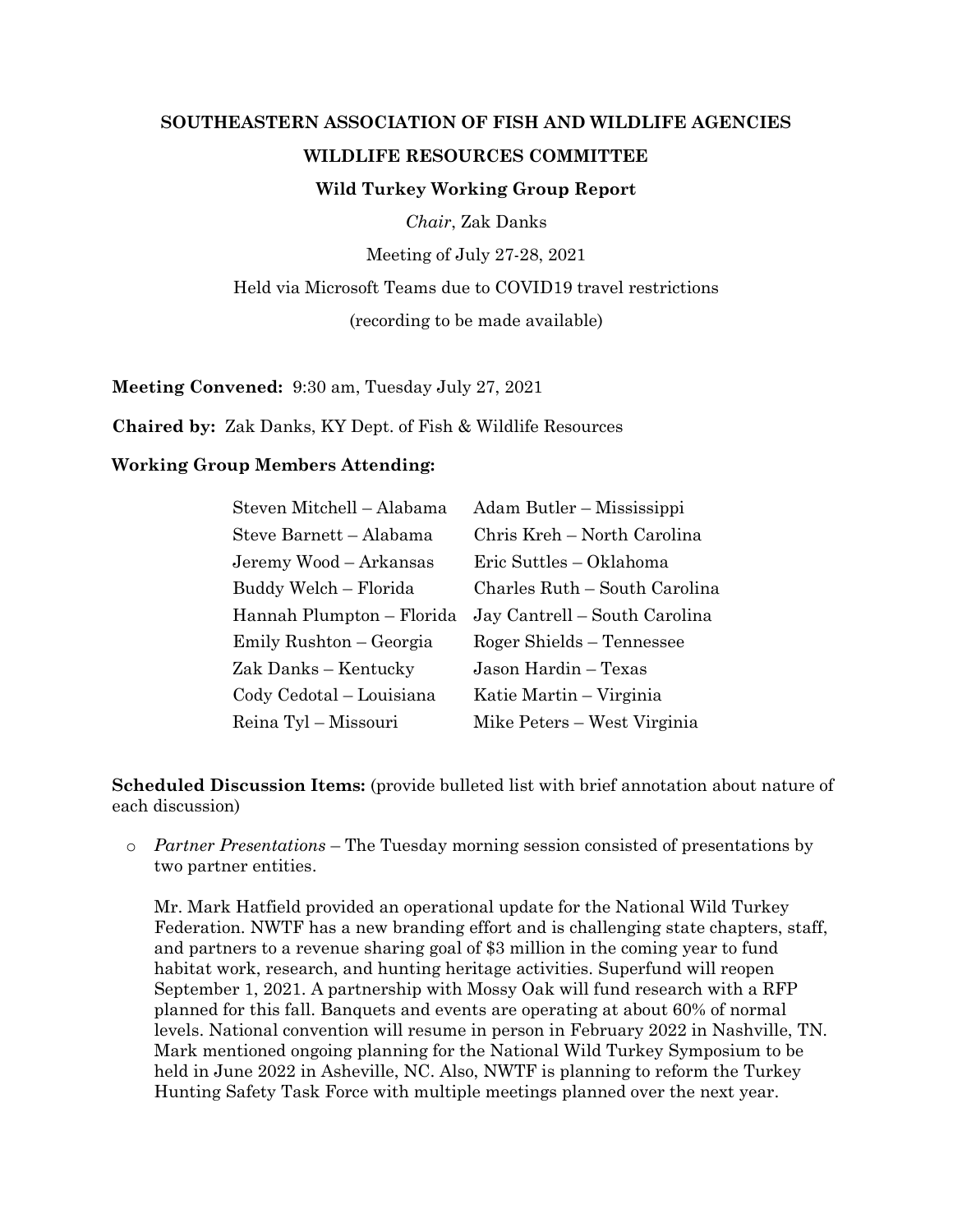Dr. Nicole Nemeth provided an update for the Southeastern Cooperative Wildlife Disease Lab at the University of Georgia. She gave an overview of SCWDS diagnostic cases over the past year, noting the prevalence of avian pox (22% of turkey carcass submissions) including several presenting clinical symptoms and coinfections with other diseases. Lymphoproliferative Disease virus (LPDV) and Reticuloendotheliosis virus (REV) continue to be detected in many submissions. High LPDV prevalence in wild turkeys prompted an experimental inoculation trial using domestic turkeys led by Dr. Chloe Goodwin. Preliminary results showed success in inducing LPDV infection by various routes, and that viral DNA was detected in blood, secretions, and other tissues. Student Kayla Guinn Adcock is working on a study comparing LPDV and REV. In Dr. Melanie Kunkel's West Nile virus challenge study, no wild turkeys showed signs of disease and developed antibodies. Some birds showed lesions in the brain and other organs but their importance is currently unknown.

- o *Research Presentations* Research updates from recently completed and ongoing projects by regional universities occupied the rest of the Tuesday morning session. The disease theme was continued directly and indirectly in two of the talks: "Parasite and Disease Aspects Associated with Wild Turkey Declines in Tennessee" (Horton & Gerhold) and "How Supplemental Feeding of Turkey Can Affect Turkeys" (Huang et al.). Other topics included "Multi-scale Assessment of Wild Turkey Ecology in North Carolina" (Moscicki et al.), "Resource Selection of Eastern Wild Turkey Broods" (Cohen et al.), and "Evaluating the Effect of Hurricane Laura on the Habitat Use and Movements of Eastern Wild Turkeys (Argabright et al.). The excellent presentations led to productive discussion among presenters, WG members, and other attendees. Abstracts of research presentations will be included in the meeting proceedings.
- o *State Status Reports*  Representatives from each of the 15 member states provided reports on the status of wild turkey populations and management activities occurring in their respective states. Written state reports will be included in the meeting proceedings.

**Other Discussion Items:** (provide bulleted list with brief annotation about nature of each discussion)

- o *Charge from WRC* The Wildlife Resources Committee directed the Wild Turkey Working Group to prepare a synthesis of recently completed, ongoing, and planned research projects related to Eastern Wild Turkeys, specifically those projects directed towards determining proximate causes of decline in turkey populations. WRC Liaison Brad Carner and WRC Chair Billy Dukes explained the charge. Brad suggested the document contain a listing of studies by topic for each state. Billy requested a draft by September 7th to allow the WRC time to review before submitting to the SEAFWA Directors by their deadline of October 1<sup>st</sup>. WTWG chair Zak Danks and Roger Shields agreed to work with the incoming chair to compile and edit the document after input for each state by members.
- o *Co-Chair Position* Zak Danks continued discussion begun at the 2020 meeting about an amendment to the WTWG Operational Guidelines. The purpose is to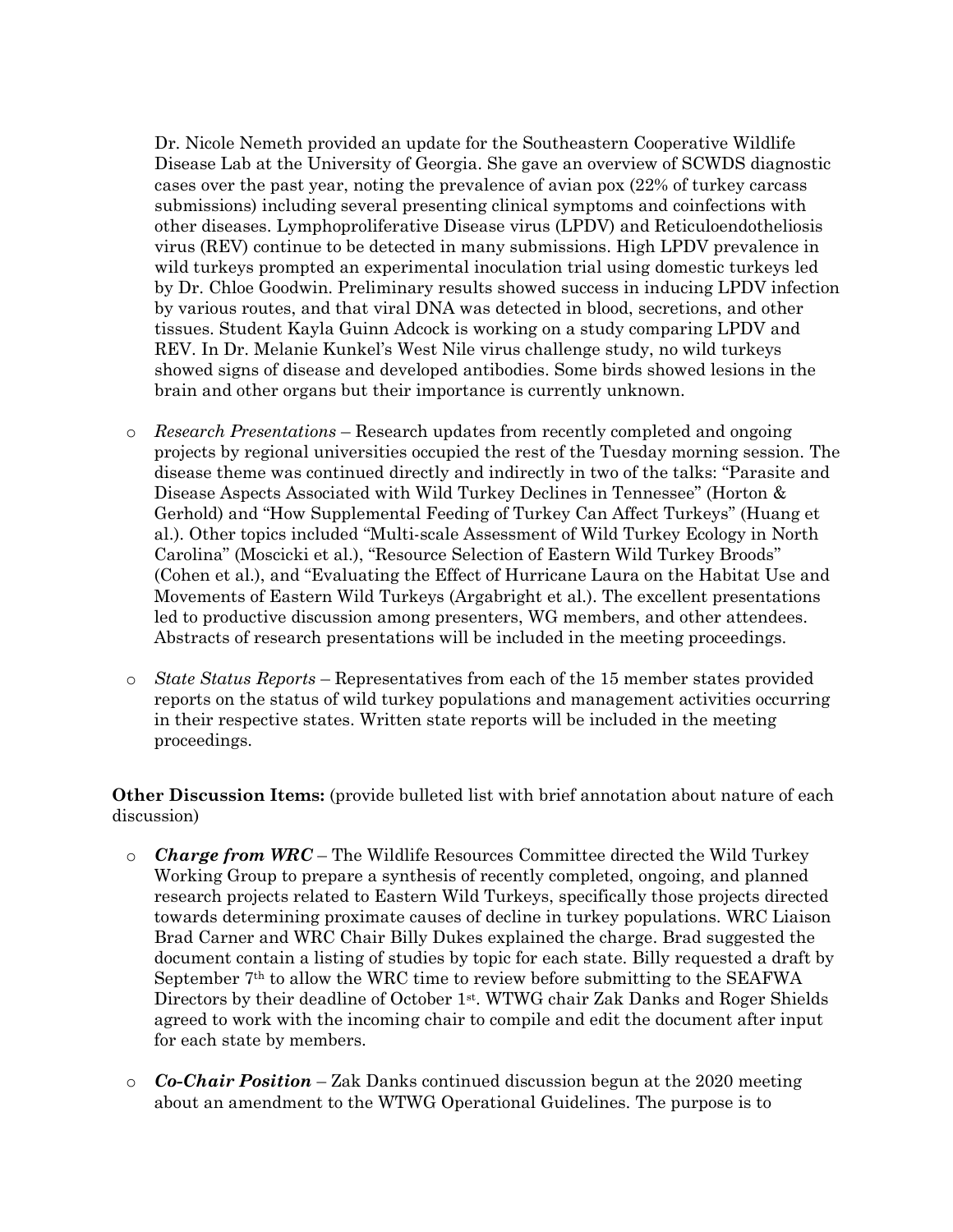formally appoint a Co-Chair to serve a 1-year term. While the Chair runs the annual WTWG meeting, the Co-Chair takes notes, compiles the meeting proceedings, and presents WTWG business to the WRC at the annual SEAFWA meeting as needed. A corollary change would be to make the Chair a 1-year position as well. Charles Ruth motioned to propose an amendment of WTWG Operational Guidelines as discussed to the WRC. Cody Cedotal seconded the motion, which passed by unanimous vote. The amended OG document will be presented to the WRC for their consideration (see attached document with proposed changes highlighted).

- o **New Chair Election**  The working group nominated Jeremy Wood (AR) to serve as chair effective upon confirmation by the WRC.
- o *Multi-State Grant Opportunity / Cooperative Research Efforts* The WTWG has discussed possibilities for cooperatively funded research in recent years. Roger Shields (TN) suggested population-level impacts of disease (a general understanding of the regional disease landscape) as a possible area of research. He mentioned the Multistate Conservation Grant Program administered by the Association of Fish and Wildlife Agencies as potential funding source we could pursue. The group generally agreed with the idea and MCGP specifically. Roger agreed to run point for continued discussion of the issue.
- o *Turkeys For Tomorrow* Zak discussed his communications with Ron Jolly, one of several founding members of [Turkeys For Tomorrow,](https://urldefense.com/v3/__https:/www.turkeysfortomorrow.org/__;!!Db6frn15oIvDD3UI!2zjlVd7rS4Ax0iDjt-Yn5xNiSDIYE53F1I0gLlrPYv4pde4JvuAAgX_ce37r4cAZ$) a recently formed nonprofit. Other WTWG members mentioned having spoken to Mr. Jolly or others connected with the group. We have been told that TFT is interested in funding research to better understand wild turkey decline in the Southeast, and that they want to work with the WTWG to pursue priority research topics. WTWG members see the obvious value in TFT's goal but reasoned that time will tell how the group eventually begins to operate.
- o *2022 WTWG meeting* Our next WTWG meeting will be an abbreviated meeting held in conjunction with the National Wild Turkey Symposium scheduled for June 6-9, 2021 at or near the Renaissance Hotel in Ashville, North Carolina.
- o *2023 WTWG meeting* Oklahoma will host the next full, in-person meeting but no specific data has been set.

## **Action Items and Recommendations:**

**WRC Charge** – Past chair Zak Danks will work with the Chair-elect and other members to produce a draft document for WRC review by September 7, 2021.

**Working Group Recommendation for Chai**r**:** Jeremy Wood, Turkey Program Coordinator, Arkansas Game and Fish Commission.

**Meeting Adjourned:** 4:19 pm Eastern Time, Wednesday July 28, 2021.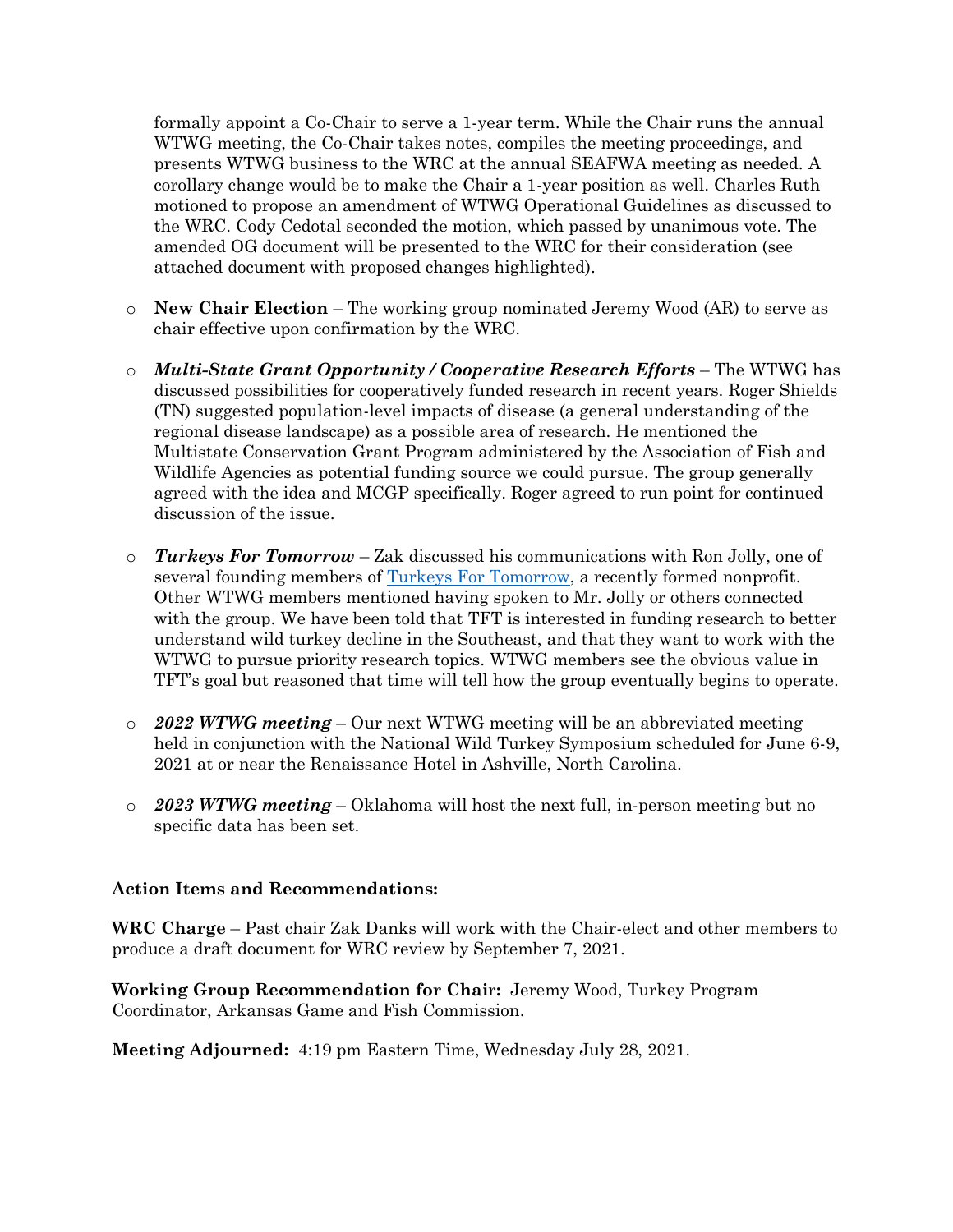|                     | <b>State Member</b>    | Position                                                          | Email                            | Phone                                    |
|---------------------|------------------------|-------------------------------------------------------------------|----------------------------------|------------------------------------------|
| AL                  | <b>Steven Mitchell</b> | <b>Upland Game Bird</b><br>Coordinator (turkey,<br>quail, grouse) | Steven.Mitchell@dcnr.alabama.gov | 0: (334) 242-0476<br>$C: (256) 299-0530$ |
| AL                  | <b>Steve Barnett</b>   | Assistant Biologist,<br>Wild Turkey Program                       | Steve.Barnett@dcnr.alabama.gov   | 0:251-626-5474<br>C: 251-331-9891        |
| AR                  | Jeremy Wood            | Turkey Program<br>Coordinator                                     | Jeremy.Wood@agfc.ar.gov          | 0:501-223-6318<br>$C: 501-251-7801$      |
| ${\rm FL}$          | <b>Buddy Welch</b>     | Wild Turkey<br>Management Program<br>Coordinator                  | Buddy.Welch@MyFWC.com            | 0:850-354-7986<br>$C: 850-510-7586$      |
| FL                  | Hannah<br>Plumpton     | <b>Assistant Turkey</b><br>Program Coordinator                    | Hannah.Plumpton@MyFWC.com        | 0:352-620-7730<br>C: NA                  |
| GA                  | <b>Emily Rushton</b>   | Wild Turkey Program<br>Coordinator                                | Emily.Rushton@dnr.ga.gov         | O: 706-557-3264<br>$C: 678-544-2335$     |
| KY                  | Zak Danks              | Turkey & Grouse<br>Program Coordinator                            | Zak.Danks@ky.gov                 | 0: 502-892-4544<br>$C: 502-330-6213$     |
| LA                  | Cody Cedotal           | Small Game / Wild<br>Turkey Program<br>Manager                    | CCedotal@wlf.la.gov              | 0: 225-765-2361<br>C: NA                 |
| <b>MO</b>           | Reina Tyl              | Wild Turkey and Ruffed<br>Grouse Program Leader                   | Reina.Tyl@mdc.mo.gov             | 0:573-815-7901<br>ext. 2901<br>C: NA     |
| <b>MS</b>           | <b>Adam Butler</b>     | Wild Turkey Program<br>Coordinator                                | Adam.Butler@wfp.ms.gov           | 0:601-432-2079<br>$C: 601-695-6795$      |
| <b>NC</b>           | Chris Kreh             | <b>Upland Game Bird</b><br>Biologist - grouse, quail,<br>turkey   | Chris.Kreh@ncwildlife.org        | 0:336-386-0892<br>$C: 336-618-5749$      |
| OK                  | <b>Eric Suttles</b>    | Senior Biologist                                                  | Eric.Suttles@odwc.ok.gov         | O: NA<br>C: 580-320-3173                 |
| SC                  | Charles Ruth           | Big Game Program<br>Coordinator                                   | RuthC@dnr.sc.gov                 | 0:803-734-8738<br>C: NA                  |
| $\operatorname{SC}$ | Jay Cantrell           | Assistant Big Game<br>Program Coordinator                         | CantrellJ@dnr.sc.gov             | O: 803-734-0239<br>C: 803-942-0859       |
| TN                  | Roger Shields          | Wild Turkey Program<br>Coordinator                                | Roger.Shields@tn.gov             | $O: 615-781-6619$<br>$C: 615-598-7865$   |
| TX                  | Jason Hardin           | Wild Turkey Program<br>Leader                                     | Jason.Hardin@tpwd.texas.gov      | 0: 512-934-8306<br>C: NA                 |
| VA                  | Katie Martin           | Deer, Bear, Turkey<br>Biologist                                   | katie.martin@dwr.virginia.gov    | 0: 434-392-9645<br>C: 540-416-3282       |
| WV                  | Mike Peters            | Game Bird and Small<br>Game Project Leader                        | Michael.L.Peters@wv.gov          | O: 304-825-6787<br>C: NA                 |

**List of Current Working Group Members and Contact Information:**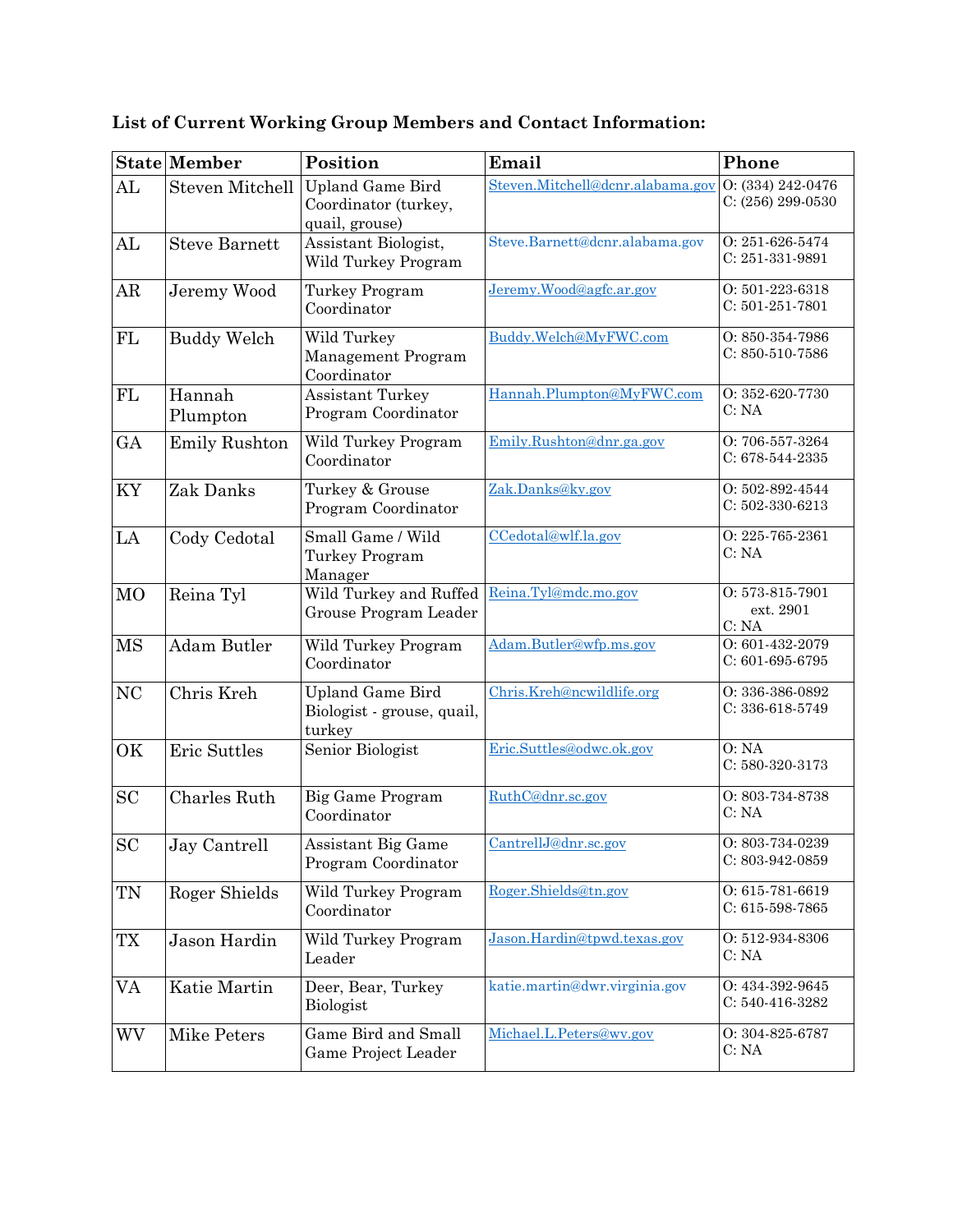## **List of Other Participants (Microsoft Teams Meeting Attendance List)**

Adam Butler, Mississippi Department of Wildlife, Fisheries, and Parks Amy Silvano, Alabama Division of Wildlife and Freshwater Fisheries Annie Farrell, National Wild Turkey Federation Bobbi Carpenter, Florida Fish and Wildlife Conservation Commission Brad Carner, Arkansas Game and Fish Commission Bradley Cohen, Tennessee Technological University Bret Collier, Louisiana State University Buddy Welch, Florida Fish and Wildlife Conservation Commission Byron R. Buckley, Louisiana State University Caleb Hinton, Mississippi Department of Wildlife, Fisheries, and Parks Chad M. Argabright, Louisiana State University Charles Ruth, South Carolina Department of Natural Resources Christopher D. Kreh, North Carolina Wildlife Resources Commission Christopher E. Moorman, North Carolina State University Cody Cedotal, Louisiana Department of Wildlife and Fisheries Cully McCurdy, National Wild Turkey Federation Dallas Harrell, Arkansas Game and Fish Commission David J. Moscicki, North Carolina State University Derek Alkire, National Wild Turkey Federation Doug Little, National Wild Turkey Federation Emily Rushton, Georgia Department of Natural Resources Eric Suttles, Oklahoma Department of Wildlife Conservation Evin Stanford, North Carolina Wildlife Resources Commission Hannah Plumpton, Florida Fish and Wildlife Conservation Commission Jason Hardin, Texas Parks and Wildlife Department Jay Cantrell, South Carolina Department of Natural Resources Jeremy Everitts, National Wild Turkey Federation Jeremy Wood, Arkansas Game and Fish Commission Joy Sweaney, Tennessee Wildlife Resources Agency Katie Martin, Virginia Department of Wildlife Resources Kevin Lynch, Arkansas Game and Fish Commission Krishna Pacifici, North Carolina State University Laura Horton, University of Tennessee Lindsey Phillips, University of Tennessee Luke Lewis, Arkansas Game and Fish Commission Mark G. Ruder, Southeastern Cooperative Wildlife Disease Study, University of Georgia Mark Hatfield, National Wild Turkey Federation Mark McConnell, Mississippi State University Michael L. Peters, West Virginia Division of Natural Resources Michael Yabsley , Southeastern Cooperative Wildlife Disease Study, University of Georgia Mike Chamberlain, University of Georgia MIke Dye, Virginia Department of Wildlife Resources